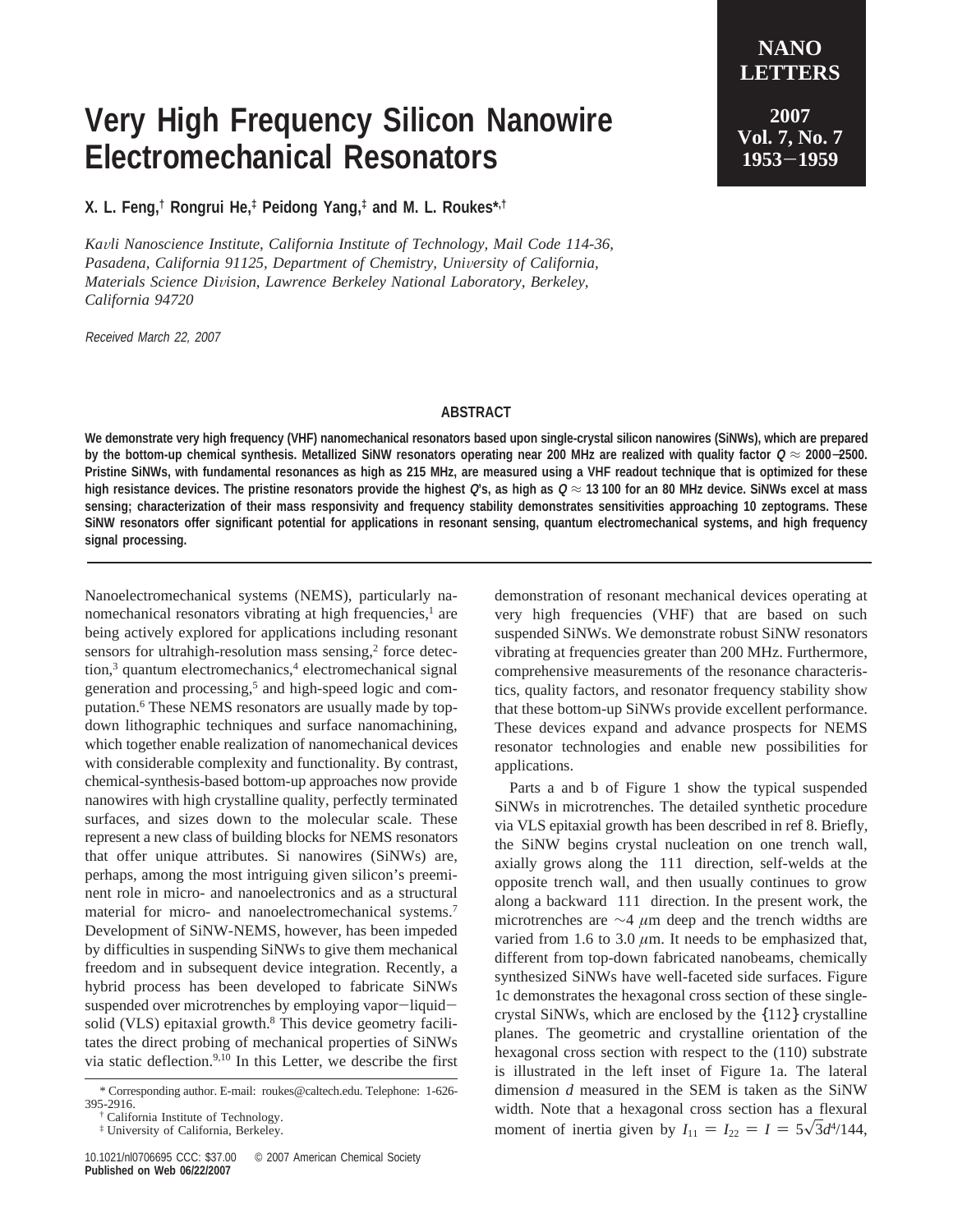

**Figure 1.** Scanning electron micrographs of pristine suspended SiNWs. (a) A typical silicon nanowire (SiNW) grown in a microtrench defined by two heavily doped supporting pads. Insets in (a): (left) orientation of the SiNW cross section; (right) illustration of magnetomotive transduction of a SiNW. (b) A closeup top view of a straight SiNW with a constant width of about 60 nm. The white arrow indicates the growth front of the nanowire. (c) The hexagonal cross section of a SiNW, enclosed by wellfaceted {112} planes.

which, in the absence of tension, leads to a fundamental flexural mode resonance frequency of

$$
f_0 = \frac{\omega_0}{2\pi} = 0.9395 \frac{d}{L^2} \sqrt{\frac{E_Y}{\rho}}
$$
 (1)

where  $L$ ,  $E_Y$ , and  $\rho$  are the length, Young's modulus, and density of the SiNW, respectively.

The Si pads are heavily doped with boron, yielding a resistivity of  $\sim$ 0.01 Ω•cm. The resistivity of these pristine SiNWs ranges from  $\sim$ 0.01 to  $\sim$ 0.001 Ω•cm depending upon the doping and growth process details. Measurements show that the electrical junctions between the SiNWs and the trench sidewalls are Ohmic. Electrical contacts (wire bonds) are made from selected devices to a radio frequency (RF) circuit board, and the sample is then loaded into an RF/microwave-compatible chamber that also functions as a low-temperature cryostat.

A central challenge for engineering SiNW NEMS resonators is obtaining efficient excitation and transduction of the high frequency mechanical response. Existing techniques widely used in MEMS (microelectromechanical systems) are being pursued with other NEMS resonators; among these are electrostatic<sup>11,12</sup> and piezoelectric<sup>13</sup> schemes for excitation and optical<sup>11</sup> and capacitive<sup>12</sup> schemes for detection. The efficiency of these schemes generally decreases substantially as we scale devices from the size regime of MEMS to that of NEMS. For example, in capacitive detection of nanobeam and nanowire NEMS resonators, the capacitive coupling to

the device becomes miniscule  $(<10^{-18} \text{ F})$  for dimensions of 100 nm and below. For this reason, it is not straightforward to apply this transduction scheme for NEMS devices operating from the mid-VHF range upward. At lower frequencies,  $\sim$ 10-20 MHz, capacitive transduction has been successfully demonstrated with NEMS beams, albeit with considerable engineering effort.12 On the other hand, novel transduction techniques, ones not previously employed for MEMS, are being developed for NEMS resonators. Among these are magnetomotive transduction,  $14-16$  single-electron transistor detectors, $13,16,17$  sensing via a quantum or atomic point contact, $^{18,19}$  and various combinations of the above.<sup>16,18,19</sup> These are motivated by the need for increased bandwidth and the desire to pursue ultrasensitive, ultimately quantumlimited detection. This drives the development of highly miniaturized devices with critical performance specifications; the ultimate performance is attained with operation at mK temperatures.

We find that magnetomotive transduction is well suited to the SiNW-in-microtrench configuration displayed in Figure 1. The device design enables VHF and higher frequency operation and appears scalable into the ultrahigh frequency range (UHF, 300 MHz-1 GHz).<sup>15</sup> To measure the devices, we pass a RF current  $I(\omega)$  through the SiNW (of length *L*), which, in the presence of an applied magnetic field *B*, generates a Lorentz force  $F(\omega) = LBI(\omega)$  (Figure 1a, right inset). This force excites vibration of the SiNW, which in turn induces an electromotive force (EMF)  $V_{EMF}(\omega)$  due to the wire's transverse motion in the *B* field. The SiNW NEMS resonance, transduced as an EMF developed along the SiNW, is then characterized by measuring the transmitted power via RF network analysis. The flexural motion in the *B* field induces a frequency-dependent EMF given as

$$
V_{EMF}(\omega) = BLv(\omega) \cdot \frac{1}{L} \int_{-L/2}^{L/2} u_0(x) dx = j\omega \eta BLa(\omega) \quad (2)
$$

Here  $v(\omega)$  and  $a(\omega)$  are, respectively, the velocity and displacement at the SiNW's midpoint  $(x = 0)$ . The midpoint displacement can be described by a damped harmonic oscillator model

$$
a(\omega) = \frac{BLI(\omega)}{M_{\text{eff}}[(\omega_0^2 - \omega^2) + j\omega_0\omega/Q]}
$$
(3)

provided that we interpret *M*eff as a mode-specific effective mass and *Q* is the modal quality factor. Here  $u_0(x)$  is the normalized mode shape (with the midpoint amplitude normalized to unity, i.e.,  $u_0(x) = 1$ ),  $u_0(x) = 0.8827 \cos x$  $(4.73x/L) + 0.1173 \cosh(4.73x/L)$  for  $x \in [-L/2, L/2]$ , and thus the modal weighting factor is  $\eta = 1/L \int_{-L/2}^{L/2} u_0(x) dx = 0.5232$  in eq. 2. Note that  $I(\omega)$ ,  $F(\omega)$ ,  $V_{\text{D}}(0)$ ,  $I(\omega)$ , and 0.5232 in eq 2. Note that  $I(\omega)$ ,  $F(\omega)$ ,  $V_{EMF}(\omega)$ ,  $v(\omega)$ , and  $a(\omega)$  are all complex variables in this formulation.

We first demonstrate VHF resonators based on metallized SiNWs. Because the pristine SiNWs we have investigated typically have two-terminal resistances in the range of  $1-100$ kΩ, they present a severe impedance mismatch to standard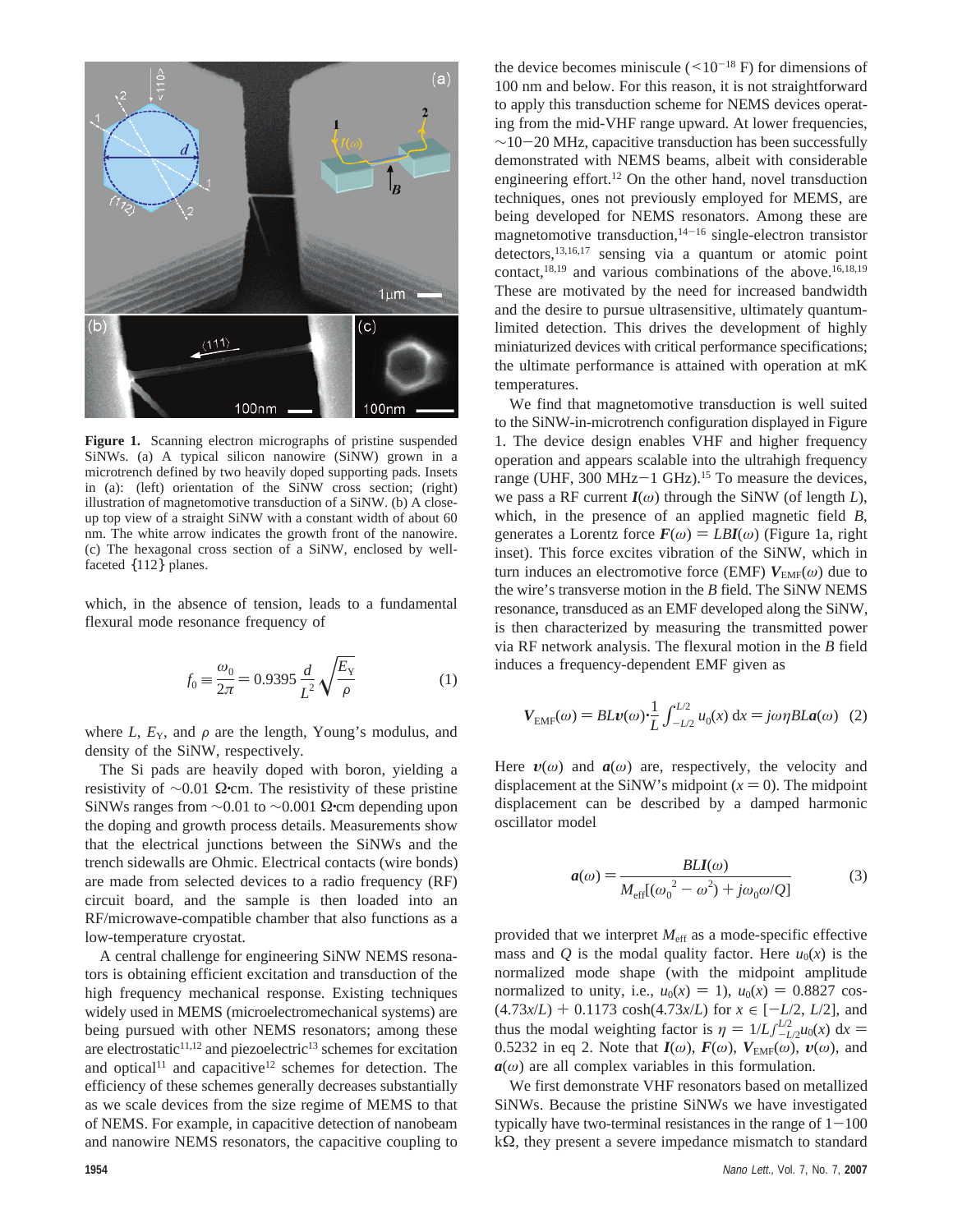

**Figure 2.** Measured resonance characteristics of the *metallized* SiNW very high frequency (VHF) resonators. (a) Magnetomotively transduced response (referred-to-input, RTI, of the first-stage amplifier) from the SiNW-M200 device at varying *B* field (RF drive to device is  $-46$ ) dBm). (b) Achieved detection efficiency, signal-to-background ratio (SBR) in dB, in the measurement and (c) the actual voltage signal amplitude of the SiNW resonances displaying the  $B<sup>2</sup>$  dependence expected from magnetomotive transduction. (d) Magnetomotive response (RTI) from the SiNW-M188 device as RF drive to the device sweeps from  $-61$  to  $-41$  dBm (at  $B = 6$  T).

50  $Ω$  RF components. This significantly compromises the efficiency of actuation and transduction, especially at VHF and beyond. To overcome this issue, we first metallize SiNWs to obtain a transducer impedance close to 50  $\Omega$ . This involves deposition of 30 nm Al and 5 nm Ti layers on the SiNWs. The typical resistances obtained for metallized SiNWs are ∼60-80 Ω at room temperature and are hence well-matched to 50  $\Omega$  at low temperatures. The metallized SiNWs are then measured in vacuum at  $T \approx 25$ K using magnetomotive transduction by means of a carefully optimized readout technique.<sup>5</sup> This is important because, in practical detection schemes, especially those at high frequencies, the NEMS resonance signal is invariably embedded in a strong background response. This response originates from, for example, reflected and standing waves induced by impedance mismatch, parasitic impedances, and other nonidealities. To quantify detection efficiency, we define the signal-to-background ratio (SBR) as the ratio between onresonance and off-resonance signal power,  $SBR = 10 log$ -(*P*on-res/*P*off-res) in dB. This quantity can be directly measured via RF network analysis. As a simplified example, a 10 pW  $(1 \text{ pW} = 10^{-12} \text{ W})$  signal on a 1 nW background level yields  $SBR = 10 log(1.01 nW/1nW) \approx 0.04 dB$ , which in practical measurements is typically unresolvable, while on a 1 pW background, the same 10 pW signal will emerge as a readily observable peak with SBR = 10 log(11/1)  $\approx$  10.4 dB. This illustrates the importance of minimizing the off-resonance background response. Our recently developed backgroundnulling techniques and readout schemes for UHF NEMS<sup>5</sup> are employed in the present work to read out the signals from SiNW resonators that are intrinsically at very low levels.

Figure 2 demonstrates the measured characteristics from two metallized SiNW resonators, SiNW-M200, with dimensions  $L = 2.25 \mu m$ ,  $d = 142 \mu m$  and fundamental resonance at  $f_0 \approx 200$  MHz, and SiNW-M188, with  $L = 2.1 \mu m$ ,  $d =$ 118 nm and  $f_0 \approx 188$  MHz. With careful calibration, our measurements yield accurate values for both the signal and the background levels; this enables evaluation of the signals referred to the input (RTI) of the first-stage amplifier, i.e., at the juncture between the nanowire electrodes and the readout amplifier. Figure 2a shows data from the SiNW-M200 resonator, RTI, as the magnetic field is varied from 1 to 8 T, while the RF drive is fixed at  $P_{\text{dry}} = -46$  dBm. Note the excellent SBR  $\approx 8.5$  dB obtained at  $B = 8$  T, which is a direct consequence of our carefully optimized readout. This yields a nearly frequency-independent background of  $-99.5$ dBm (0.11 pW), which is obtained without any softwarebased normalization. With a resonance peak of  $-91$  dBm  $(0.79 \text{ pW})$  at  $B = 8 \text{ T}$ , the SiNW-M200 resonator yields a signal of absolute power 0.68 pW. Similar data is obtained for SiNW-M188 by varying the applied *B* field at a fixed RF drive to device of  $P_{\text{dry}} = -54$  dBm. In the data from SiNW-M188 (not presented here for brevity), we find a maximum SBR  $= 12.5$  dB is achieved at 8 T, with a background level of only  $-102.8$  dBm (0.05 pW). The resonance peak at 188 MHz rises above this background, with its peak at  $-90.3$  dBm (0.93 pW), corresponding to an absolute signal of 0.88 pW. Measured SBR and root-meansquare (rms) voltage signal amplitude  $V_{\text{rms}}(\omega_0)$  of the resonance at varied *B* field are shown in parts b and c of Figure 2, respectively. The  $\sim$ 10 dB SBR we have attained for ∼200 MHz metallized SiNWs is striking in comparison with previously reported results: ∼1 dB SBRs for ~10 MHz NEMS beams,<sup>12</sup> ∼2 dB SBRs for ∼200 MHz beams,<sup>20</sup> and ∼0.5 to ∼0.005 dB SBRs typically observed for UHF beams at  $\geq$  300 MHz and 1 GHz.<sup>15,21</sup> In all of these aforementioned cases, the beams were metallized, and significant efforts were made to optimize the SBR.

Following eqs 2 and 3, we find a good fit of the data in Figure 2c to the quadratic form  $V = \alpha B^2$  where  $\alpha = (0.5232)L^2IQ/(M_{\text{eff}}\omega_0)$ . From the fit, we determine the rms RF current passing through the devices on resonance is  $I_{\text{rms}}(\omega_0) = 0.75 \mu A$  for SiNW-M188 with a measured  $Q \approx$ 2500, and  $I_{\text{rms}}(\omega_0) = 1.02 \mu A$  for SiNW-M200 with  $Q \approx$ 2000. As shown in Figure 2d with data from SiNW-M188, by increasing  $P_{\text{dry}}$  from  $-61$  to  $-41$  dBm at fixed  $B = 6$  T, we observe that the resonance response transitions from a linear to a strongly nonlinear regime. The nonlinear fre-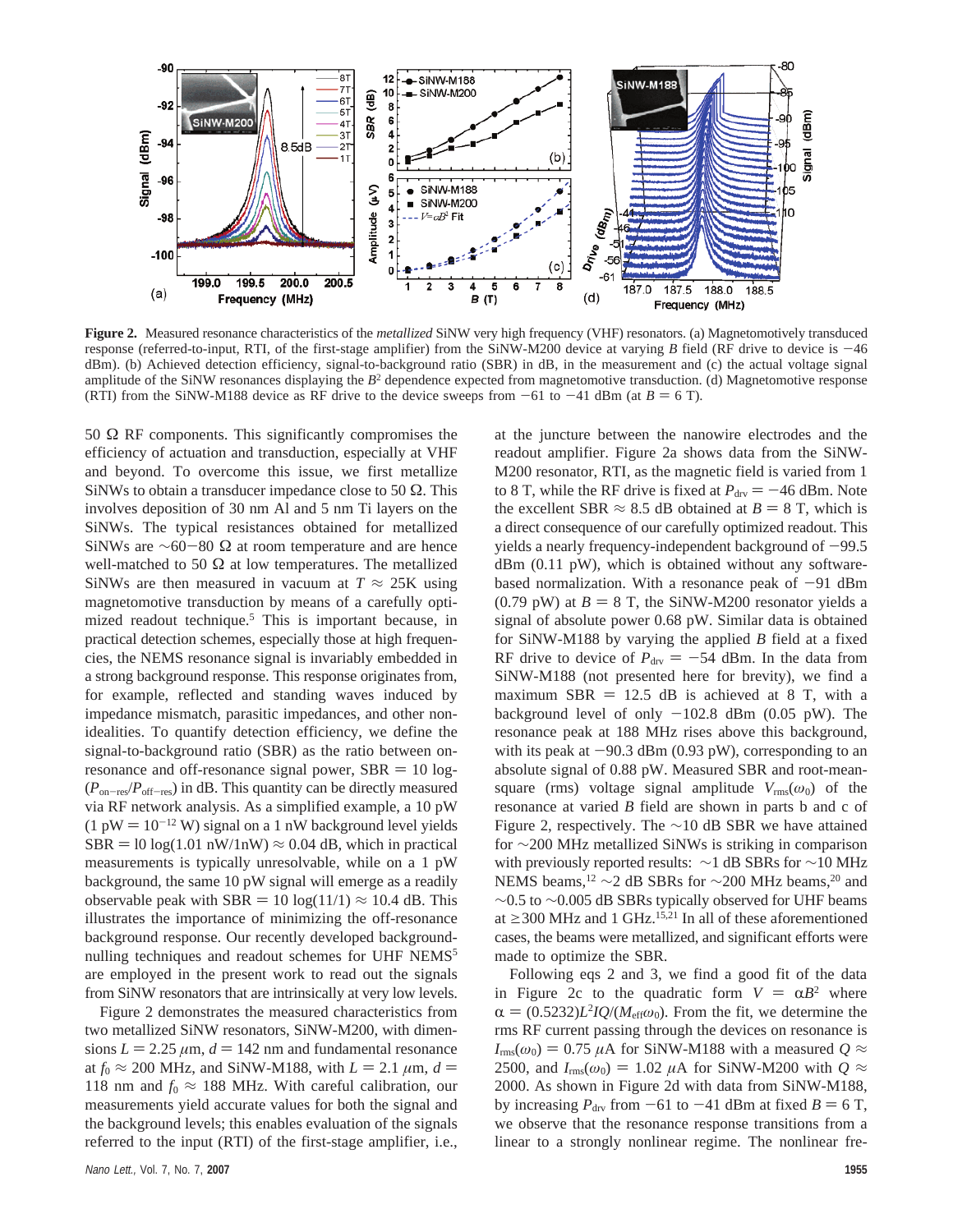

**Figure 3.** Measured resonance characteristics of the *pristine* (nonmetallized) high-resistance SiNW VHF resonators. (a) Magnetomotive response (RTI) from the SiNW-215 device at varying *<sup>B</sup>* field (RF drive to device is -42 dBm). (b) Detection efficiency (SBR) achieved in the measurement and (c) the actual voltage signal amplitude of the SiNW resonances, again proportional to  $B<sup>2</sup>$  as expected. (d) Response (RTI) from the SiNW-80 device as the RF drive to device is varied from  $-74$  to  $-54$  dBm (at  $B = 8$  T).

quency pulling is a stiffening effect arising from the Duffing instability in doubly clamped beams and wires. $22$  This canonical response, originating from tension induced at large lateral displacements (high vibration amplitudes), provides evidence that the SiNWs and their self-welded clamped ends are indeed robust.

We now discuss measurements on VHF resonators based on thinner, pristine (unmetallized) SiNWs. These SiNWs have high two-terminal resistances; we minimize the effect of the significant impedance mismatch by carefully nulling the background at the readout port.<sup>5</sup> Figure 3a shows data (RTI) from SiNW-215, which is a 3.2 k $\Omega$  pristine SiNW with dimensions  $L = 1.69 \ \mu \text{m}$ ,  $d = 81 \ \text{nm}$ , and measured  $f_0$  $\approx$  215 MHz. With  $P_{\text{dry}} = -42$  dBm sent to drive the device, the lowest nulled background level is  $-95.87$  dBm (0.26)  $pW$ ), and the peak power on resonance at 8 T is  $-95.1$  dBm (0.31 pW); these correspond to an  $\sim$ 0.8 dB SBR and a NEMS resonance signal power of 50 fW. Similarly, for another device SiNW-80, a 3.6 k $\Omega$  pristine SiNW with  $L =$ 2.77  $\mu$ m,  $d = 74$  nm, and  $f_0 \approx 80$  MHz, the background is nulled to  $-108$  dBm (16 fW) with  $P_{\text{dry}} = -74$  dBm. At *B*  $= 8$  T, the peak signal power is  $-106.4$  dBm (23 fW), yielding  $SBR = 1.6$  dB and a resonance signal power of 7 fW. Although the actual resonance signal of SiNW-215 is larger, in readout, its SBR is lower than that of SiNW-80 because a much lower background level has been achieved around 80 MHz than around 215 MHz. This is also shown in Figure 3b,c. By fitting the resonance amplitude of the rms voltage signal to a  $B^2$  dependence as shown in Figure 3c, we determine  $I_{\text{rms}}(\omega_0) = 14$  nA for SiNW-215 with a measured  $Q \approx 5750$ , and  $I_{\text{rms}}(\omega_0) = 0.65$  nA for SiNW-80 with  $Q \approx 13$  100. Compared to their metallized counterparts, the high-resistance pristine SiNWs carry much lower current. Hence, a much weaker Lorentz force is induced and this, in turn, generates a much smaller RF signal output. Nevertheless, the achieved SBRs of 0.8 dB at 215 MHz and 1.6 dB at 80 MHz are significantly higher than the previously obtained 0.2 dB SBR at the 25.6 MHz resonance from a 2.14 kΩ doped silicon beam.<sup>20</sup> Nonlinear operation of pristine SiNW resonators have also been demonstrated, as illustrated

in Figure 3d with data from the SiNW-80 resonance, with increasing RF drive from  $-74$  to  $-54$  dBm at fixed  $B = 8$  T.

High *Q*'s for SiNW resonators are important both for sensing and device applications and also to enable exploration of the origin of dissipation sources. We deduce the measured *Q* from the signal seen by the first-stage amplifier using the model underlying eqs 2 and 3. Figure 4a displays  $Q \approx 5750$ of SiNW-215 and  $Q \approx 13100$  of SiNW-80. The pristine SiNW-215 exhibits a *<sup>Q</sup>* of <sup>∼</sup>2.3-3.0 times higher than the *Q*'s of 2500 and 2000 from the metallized SiNW-M188 and SiNW-M200 despite their similar dimensions and resonance frequencies. This difference may arise from metallizationinduced losses such as surface and interface modification and internal friction in the metal layers.

Figure 4b presents the measured *Q*'s of the SiNWs and a comparison of their performance to other types of NEMS resonators such as bottom-up Pt nanowires  $(PtNW)^{23}$  and top-down SiC beams.<sup>24</sup> These are loaded  $Q$ 's, that is, measured while embedded in the measurement circuitry in an applied magnetic field  $(B = 6$  T). For both metallized and pristine SiNWs, we find that *Q* decreases with increasing resonance frequency  $f_0$ . This trend has also been observed with top-down NEMS resonators.<sup>15</sup> The product  $f_0 \times Q$  is commonly employed as a figure of merit to evaluate resonator performance. As illustrated by the  $f_0 \times Q$  contours, our SiNWs have  $f_0 \times Q$  in the  $10^{11}-10^{12}$  Hz range, with SiNW-215 having  $f_0 \times Q = 1.24 \times 10^{12}$  Hz. These products are comparable to those of the best top-down SiC UHF NEMS<sup>24</sup> and state-of-the-art MEMS beam resonators.<sup>25</sup> Note that this is comparable to  $f_0 \times O$ 's recently reported for lower frequency, but higher *Q*, NEMS resonators under tension.<sup>26</sup>

As shown in Figure 4c, a clear correlation between the measured *Q* and device aspect ratio (length/width) is observed; larger aspect ratios yield higher *Q*'s. This suggests that clamping losses are important in our present geometries. Previously, we found that the data from in-plane UHF SiC NEMS beams<sup>23</sup> fit well with the theoretical prediction  $Q \sim$  $(L/w)^{3.27}$  Here, with the thinner SiNWs, we have a much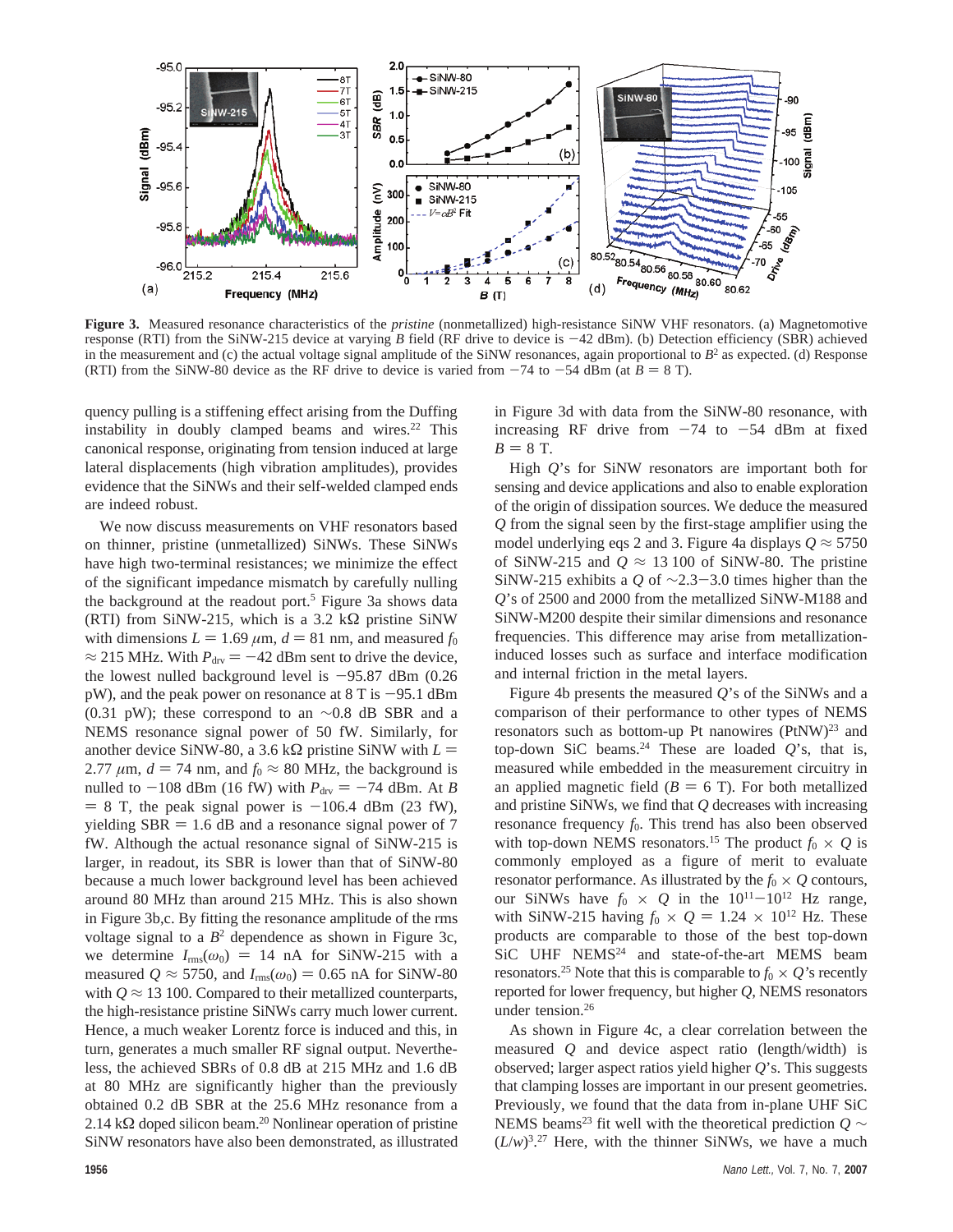

**Figure 4.** Quality factors (*Q*'s) of *pristine* and *metallized* VHF SiNW resonators. (a) Resonance signals (RTI) with high *Q*'s from the pristine SiNWs (both data at  $B = 6$  T, squares are data points and solid lines are fit from the damped simple harmonic oscillator model). Measured *Q*'s as functions of (b) device resonance frequency, (c) aspect ratio, and (d) surface-to-volume ratio, in comparison with other previously measured NEMS devices under similar experimental conditions with the same transduction scheme. Insets in (c): schematics showing the difference in clamping structures of the in-plane top-down NEMS resonators (upper left) and the pristine suspended SiNWs (bottom right).

**Table 1.** Characteristics and Performance Specifications of VHF SiNW Resonators*<sup>a</sup>*

|                        | $SiNW-M200$                            | $SiNW-M188$           | $SiNW-215$          | SiNW-80               |
|------------------------|----------------------------------------|-----------------------|---------------------|-----------------------|
| $L(\mu m)$             | 2.25                                   | 2.1                   | 1.69                | 2.77                  |
| $d \text{ (nm)}$       | 142                                    | 118                   | 81                  | 74                    |
| metallization          | $30 \text{ nm}$ Al $+ 5 \text{ nm}$ Ti |                       |                     |                       |
| resistance $(\Omega)$  | $\sim 50$                              | $\sim\!\!50$          | $3.2\,\mathrm{k}$   | 3.6k                  |
| $f_0$ (MHz)            | 199.68                                 | 187.86                | 215.40              | 80.57                 |
| Q                      | 2000                                   | 2500                  | 5750                | 13 100                |
| $f_0 \times Q$ (Hz)    | $3.99 \times 10^{11}$                  | $4.70 \times 10^{11}$ | $1.24\times10^{12}$ | $1.06 \times 10^{12}$ |
| $M_{\rm eff}$ (fg)     | 70.1                                   | 45.2                  | 17.1                | 23.4                  |
| $k_{\text{eff}}$ (N/m) | 110.3                                  | 62.9                  | 31.4                | 6.0                   |
| $E_Y$ (GPa)            | 182                                    | 187                   | 152                 | 184                   |
|                        |                                        |                       |                     |                       |

*<sup>a</sup>* The SiNWs are named by their nominal resonance frequency in MHz, with "M" denoting the metallized ones.

wider aspect ratio range where it appears that likely the *Q*'s of SiNWs do not scale as aggressively as  $Q \sim (L/w)^3$ . We suspect that the precise geometry of the NW clamping, as depicted by the schematic bottom-right inset in Figure 4c, plays an important role here. The support region for an inplane beam is a plate as thick as the beam but much wider (upper-left inset in Figure 4c). This may provide much stiffer clamping (more isolation) for in-plane motion than for outof-plane motion. These considerations lead to clampinglosses scaling as  $Q \sim (L/w)^3$  and  $Q \sim (L/w)$ , respectively.<sup>27</sup> The actual points of NW attachment, shown in SEM images of Figures  $1-3$  and also more carefully inspected in ref 8,

have conical structure and sometimes a backward-growing parasitic wire at one end. Presumably, the resulting isolation is less than achieved for in-plane beams but may be comparable to that for out-of-plane beams. Nonetheless, single-crystal pristine SiNWs with large aspect ratio (*L*/*d*) in the range of 20-40 do exhibit very high *<sup>Q</sup>*'s. Figure 4d shows that *Q* for similar devices (either metallized or pristine) does not decrease with increasing surface-to-volume ratio. This suggests that possible surface loss phenomena, if present, are overwhelmed by large clamping losses, and hence it is the latter that accounts for the observed change of *Q* from one device to another in the same category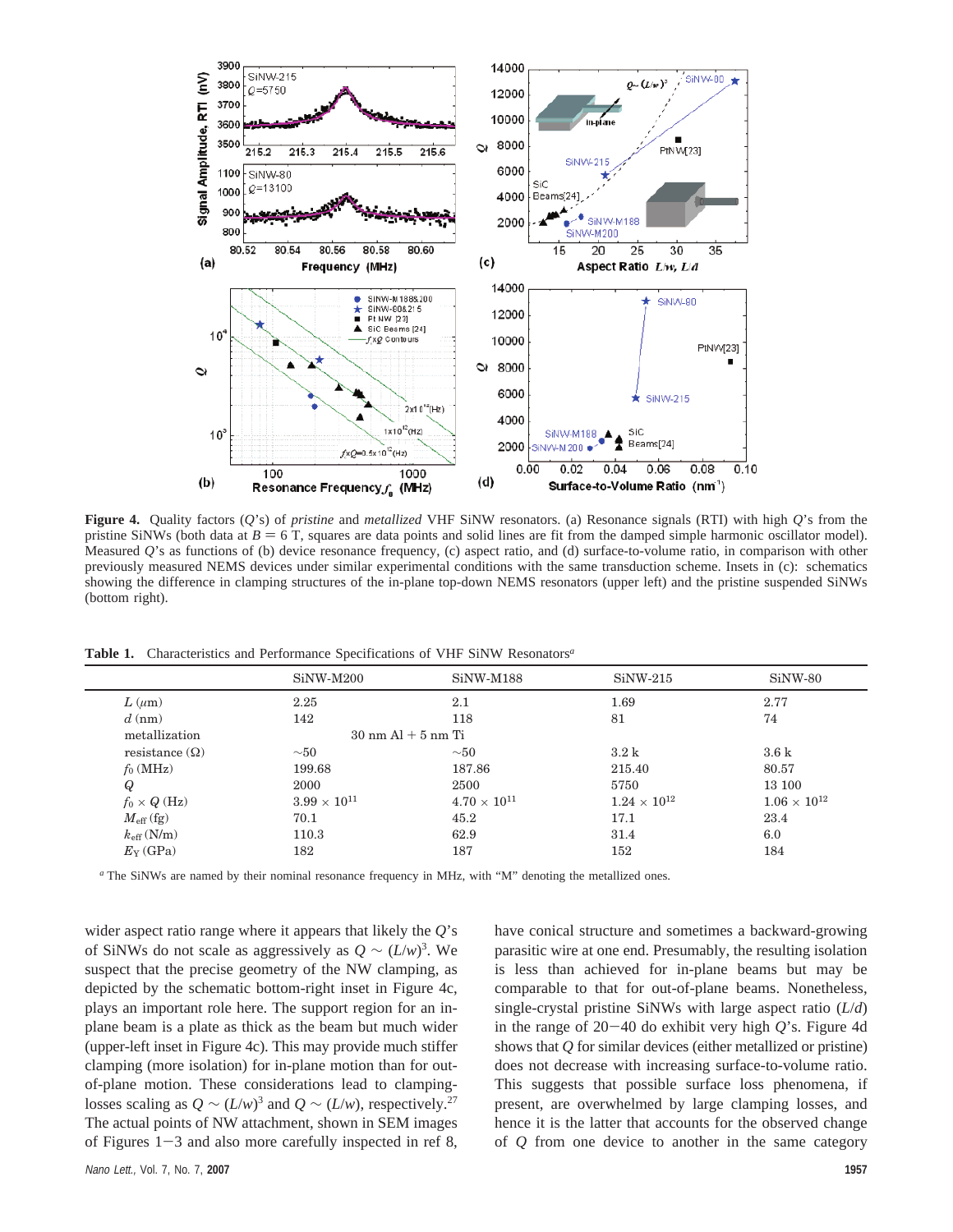

**Figure 5.** Measured fractional resonance frequency fluctuation and mass sensitivity of the metallized SiNW-M200 device as a function of the averaging time employed in the measurement. Inset: The "instantaneous" fractional resonance frequency fluctuation with 1 s averaging time.

(metallized or pristine). Even with larger surface-to-volume ratios, the pristine SiNWs have *Q*'s a few times higher than obtained from metallized devices. This implies that processrelated (top-down vs bottom-up) surface modifications can indeed affect the *Q*'s more than geometric scaling of surface losses.

Table 1 presents representative attributes and performance of several of the VHF SiNW resonators we have investigated to date. An immediate application of our dynamical measurements is the evaluation of basic mechanical properties of epitaxial SiNWs. Instead of using an atomic force microscope (AFM) to perform what are often arduous nanowire bending experiments, we are instead able to carry out resonance measurements to determine the elastic properties of these SiNWs. This is both convenient and accurate; resonance frequency can be measured with high precision and the uncertainty in deducing elastic properties comes solely from dimensional measurements. As an example, we extract the Young's modulus,  $E_Y$ , from eq 1 for each SiNW resonator operating in the linear regime of motion. For metallized SiNWs, a correction factor  $[M/(M + M<sub>m</sub>)]^{1/2}$ , where  $M<sub>m</sub>$  is the mass of the metallization layer and  $M$  the mass of the SiNW, denormalizes the effects of the overlayer mass loading. We find  $E_Y = 182 \pm 16$  GPa, 186  $\pm$  17 GPa,  $152 \pm 14$  GPa, and  $184 \pm 16$  GPa for SiNW-M200, SiNW-M188, SiNW-215, and SiNW-80, respectively. These results are in good agreement with the widely used values in the range <sup>∼</sup>160-200 GPa for single-crystal bulk Si along the 〈111〉 direction and also agree very well with recent AFMbased measurements.9

Given their extremely small masses and very high frequency mechanical resonances, these SiNWs make exceptionally responsive resonant sensors. An additional critical attribute for such applications is the noise performance of the sensors; for frequency-shift-based detection, resonator phase noise is key. Accordingly, we have performed initial experimental investigations of the frequency stability of these SiNW resonators. We embed a SiNW resonator into a lownoise phase-locked loop circuit to implement real-time frequency tracking.<sup>2,28</sup> This allows us to characterize the frequency stability by measuring the fractional resonance frequency fluctuation  $\langle \delta f_0/f_0 \rangle_t$  as a function of the averaging time  $\tau$  employed for the measurement. When used for mass sensing, the device's actual mass sensitivity is also, therefore, a function of the measurement time,  $\langle \delta M \rangle_{\tau} = 2M_{\text{eff}} \langle \delta f_0 / f_0 \rangle_{\tau}$ . Figure 5 shows the measured  $\langle \delta f_0/f_0 \rangle_\tau$  and  $\langle \delta M \rangle_\tau$  from SiNW-M200. For  $\tau = 1$  s, the measured rms frequency fluctuation is  $\langle \delta f_0/f_0 \rangle_{\tau=1s} = 0.182$  ppm. Given the device's exceptional mass responsivity<sup>28</sup>  $\mathcal{R} = f_0/(2M_{\text{eff}}) = 1.4$  Hz/zg and its demonstrated excellent frequency stability, this noise level equates to a mass sensitivity of  $\langle \delta M \rangle_{\tau=1s} = 25.5$  zg (1 zg =  $10^{-21}$  g). This is comparable to the mass sensitivity of stateof-the-art, top-down VHF resonators, such as the 190 MHz SiC device recently employed to realize the experimental milestone of zeptogram-scale real-time mass sensing.2 Characterization and analysis of noise and stability for these SiNWs are more extensively detailed elsewhere.<sup>29</sup>

In conclusion, we have demonstrated that epitaxially grown single-crystal SiNWs can be engineered to realize robust NEMS resonators operating at frequencies in the VHF range and higher. These bottom-up SiNW resonators exhibit excellent performance; here we demonstrate high *Q*'s at VHF and zeptogram mass sensitivity. Pristine, unmetallized SiNWs provide very high  $Q$ 's and  $f_0 \times Q$  products, however, their high performance comes at the cost of a significant impedance mismatch to 50  $\Omega$ . Metallized SiNWs, on the other hand, provide an excellent low-impedance RF match but have lower *Q*'s arising, presumably, from additional damping induced by their metallic overlayers. We anticipate that it is feasible to achieve *both* high-*Q* and optimal (50 Ω) impedance matching by metamorphosing single-crystal, semiconducting SiNWs into metallic structures, e.g., NiSi NWs.<sup>30</sup>

A principal advantage of the suspended SiNW resonators developed in this work is their ease of fabrication and high yield. By pushing the dimensions of the microtrenches downward and simultaneously optimizing the NW growth conditions, we expect that smaller, even molecular-size, suspended SiNWs should be achievable. These will enable scaling fundamental resonance frequencies into the extreme UHF and low microwave range. Given their pW- to subpW operating power levels, SiNW resonators will enable future ultralow power applications such as high frequency mechanical signal processing,25 mechanical logic applications,<sup>6</sup> and electromechanical qubits.<sup>4</sup> The suspended NEMS nanowire technology described herein, combined with the recent development of controlled epitaxial growth of selfaligned SiNW arrays, $31$  should also now make it feasible to engineer SiNW-based resonator arrays to enable very-largescale nanomechanical device integration.

**Acknowledgment.** We gratefully acknowledge support from the NSF under grant EECS 0425914 (NSF-NSEC), MARCO, and from DARPA/SPAWAR under grant N66001- 02-1-8914. X.L. Feng thanks S. Stryker for help in engineering and fabrication of experimental apparatus, and B. Gudlewski for helpful discussions.